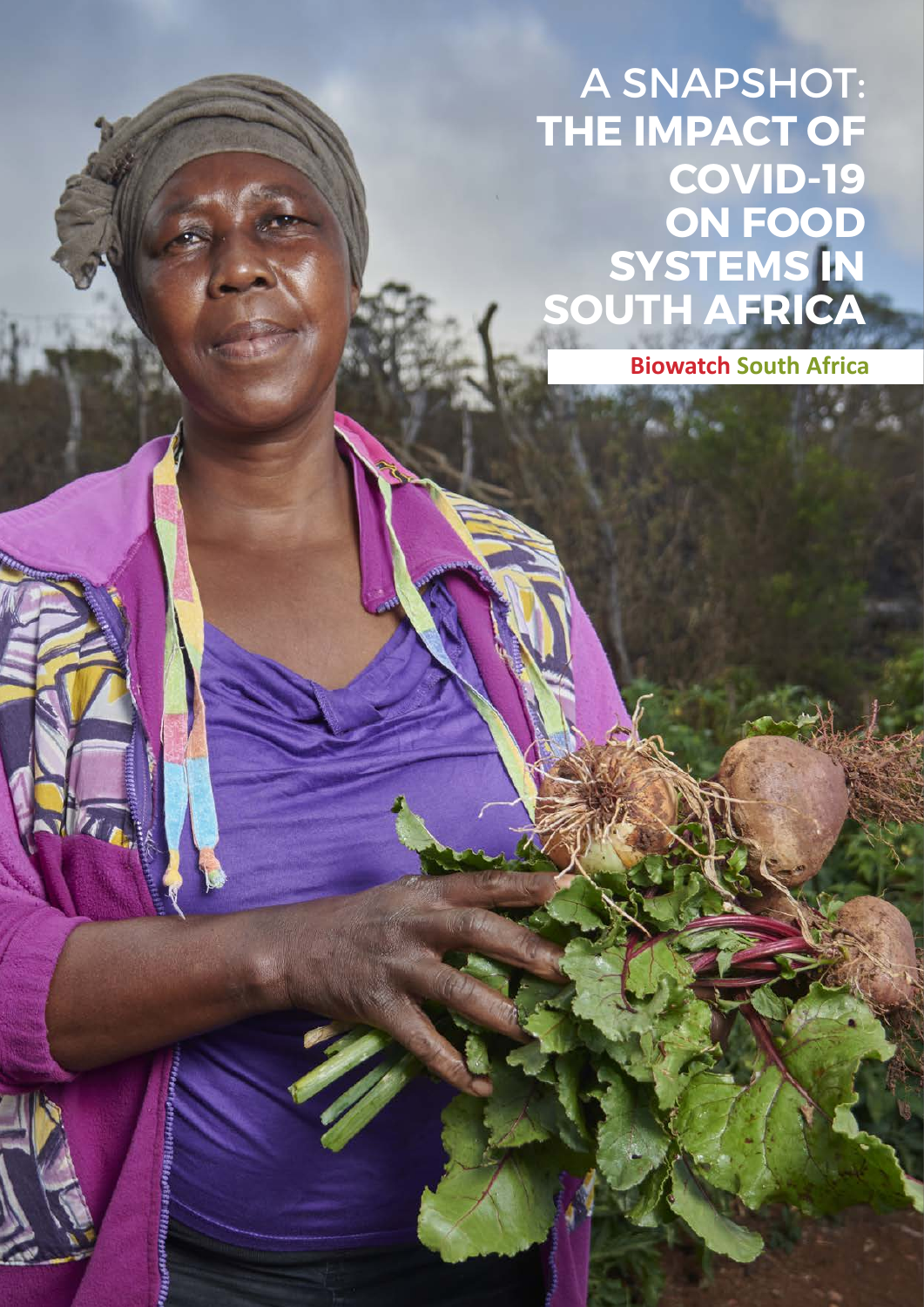Document prepared by:

**Vanessa Black** Advocacy, Research and Policy Co-ordinator

8 August 2020

Copyright © 2020 Biowatch South Africa



222 Evans Road, Glenwood, Durban 4001, South Africa Telephone: +27(0)31 206 2954 E-mail: info@biowatch.org.za Website: www.biowatch.org.za

Cover: Thuleleni Zwane, an agroecology farmer in Ingwavuma, northern KwaZulu-Natal, South Africa.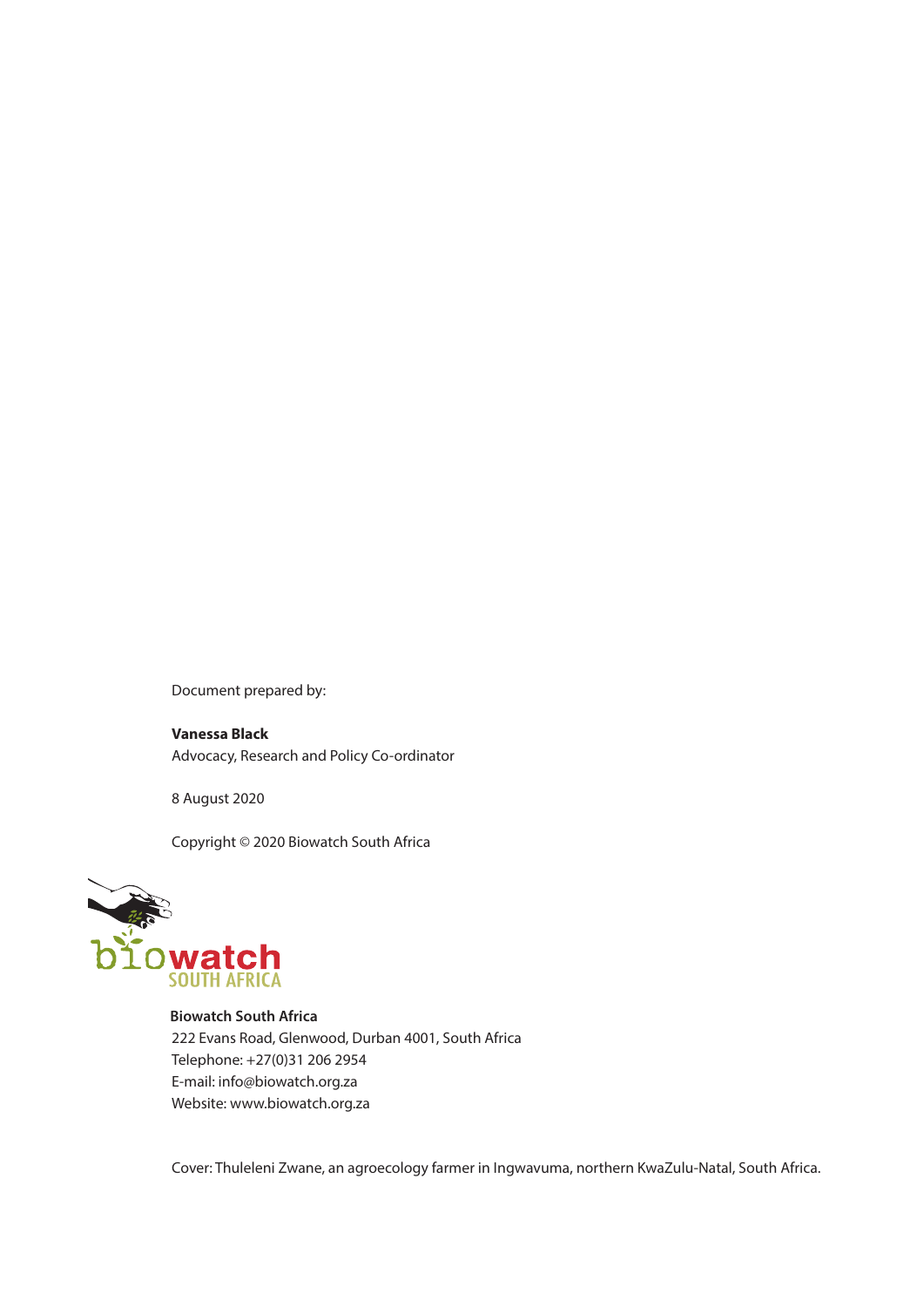# **A SNAPSHOT OF THE IMPACT OF COVID-19 ON FOOD SYSTEMS IN SOUTH AFRICA**

**Document prepared for the Global Food Governance Working Group of the Civil Society and Indigenous People's Mechanism (CSM) of the United Nations Committee on World Food Security (CFS).**

# **Introduction**

The following document represents a snapshot at the beginning of August 2020 of the impact that COVID-19 and the associated lockdown had on food systems in South Africa. This was prepared in answer to a call made by the Global Food Governance Working Group of the Civil Society and Indigenous People's Mechanism (CSM) of the UN Committee on World Food Security (CFS) requesting that CSM members and constituencies share experiences from the ground.

The response which follows was structured in relation to guiding questions and headings provided in the call. The diverse experiences shared by civil society and social movements are being collated in a CSM policy report on COVID-19. The report aims to motivate CFS participant countries to develop an ambitious global policy response on COVID-19, as well as committing to meaningful and radical food system transformation through the policy instruments that are currently being negotiated, such as the Voluntary Guidelines on Food Systems and Nutrition.

# **South Africa's national lockdown in response to COVID-19**

South Africa has been in a phased national lockdown in response to COVID-19 that has included five levels, with Level 5 being the most stringent.<sup>1</sup> The initial Level 5 hard lockdown was announced on 23 March 2020, to start only three days later on 26 March 2020. The lockdown included a prohibition on movement, except for one family member at a time who was allowed to go shopping for essential goods which were defined as food and cleaning items. This shopping could only take place locally and public transport was also limited to a few hours a day to allow essential service providers to travel to work. Any travel outside of one's immediate area required permits as an "essential service".

This hard lockdown was lifted on 1 May 2020 ushering in Level 4 (the second most stringent level). This allowed a staggered return to work for some key industries, exercise outside of one's home between 06:00 and 09:00, increasing of goods for sale to include winter clothes and some household appliances, and travel was allowed for workers in these industries. Travel was also now allowed between provinces for funerals and to return to work, provided one had documentation.

The country entered Level 3 of the lockdown on 1 June 2020. Under Level 3 people can return to work, provided social distancing can be maintained and the employer has proof of cleansing of premises. Travel to and back from work is allowed. The 9pm–6am curfew remains in place. Some regulations on restrictions have been made, and then rescinded – for example, alcohol was allowed for sale four days of the week and then banned once again; and schools were opened in a phased approach but have been closed again.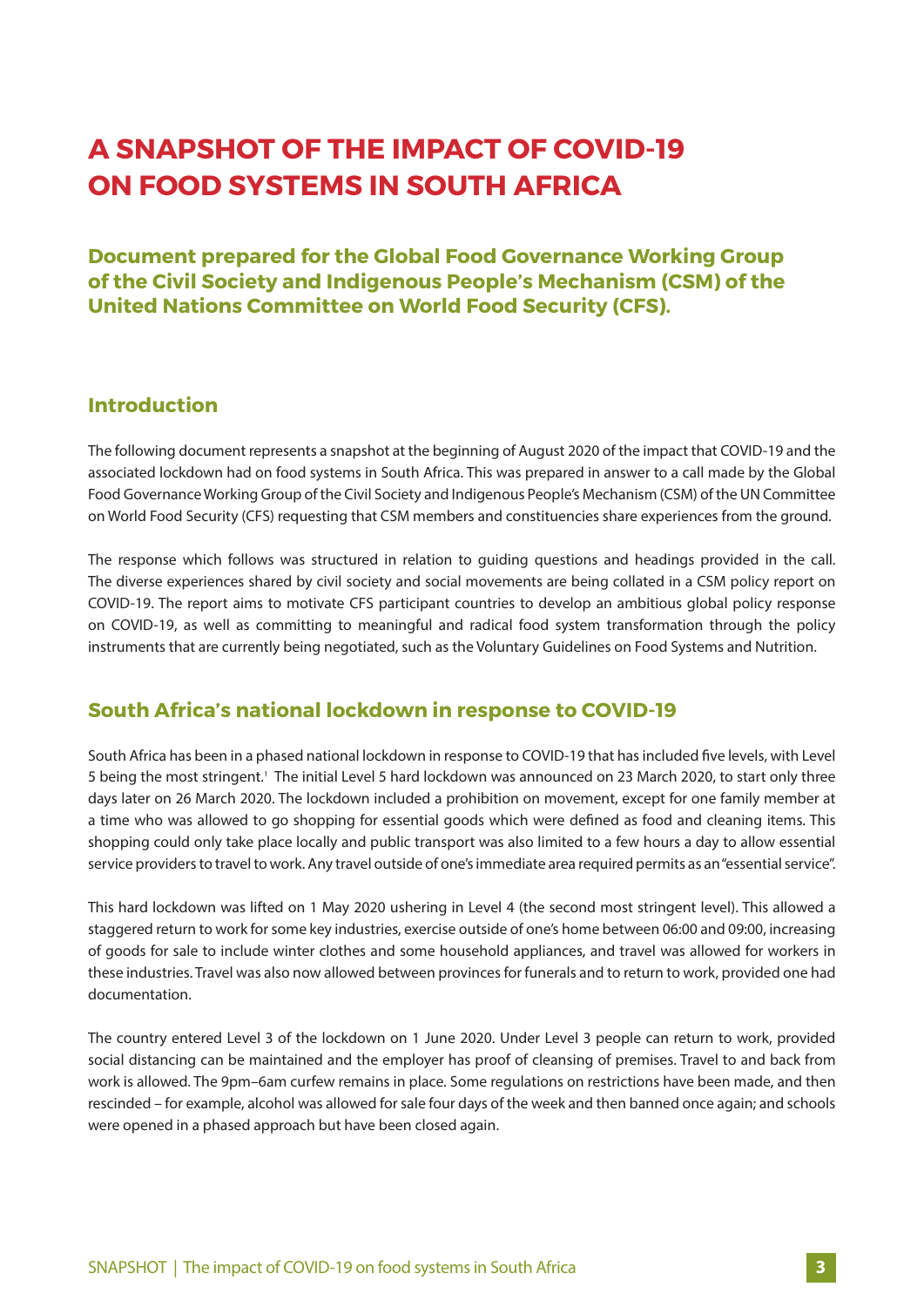# **The impact of COVID-19 (including measures put in place by the authorities) on food systems, food security and the right to food**

Levels 5 and 4 of the lockdown had severe impacts on food security. As the hard lockdown began with only three days' warning, and before many people had received month-end wages, they were unable to buy provisions for the stay at home period. All informal activities including sale of food were shut down and food could only be obtained at supermarkets. For people with access to their own transport or in walking distance of supermarkets this was fine, but for a majority of South Africans living in townships and rural areas this meant they couldn't access food. Many people would normally buy food through street sales or small "spaza" shops<sup>2</sup> in their local areas, or they would travel on public transport to town centres, which now wasn't available. For those who rely on weekly wages, and people in the informal economy relying on daily sourcing of income, the situation was even more dire.

Within the first week of lockdown government announced that in fact spaza shops were allowed to trade; however, both traders and law enforcement were unclear about what was permissible. It was later clarified that spaza shops needed to have municipal licenses to be open (and many do not have this) and with law enforcement taking matters into their own hands, many spaza shop owners have been intimidated and assaulted.<sup>3,4</sup> Spaza shops and informal traders are essential to food security, not only providing closer access to food but also many allow buying on credit. Many outlying communities also complained that no food was being delivered in these areas so even when smaller shops were open, they were running short of food.

The lockdown was accompanied by deployment of the police and army who were encouraged by public statements from the Minister of Defence and others to take a very hard line with people disobeying lockdown rules. This deployment was mostly to poorer and black neighbourhoods where over-crowding makes social distancing practically impossible. Numerous violations of human rights and police and army brutality have occurred during lockdown and by the beginning of June, 10 deaths caused by police and army were being investigated.<sup>7,8</sup>

With Level 3 the ability to access food has improved as people can now move around more freely and access public transport. However, after many weeks of little income, many job losses from small businesses that could not be sustained, and general losses in the economy, the reality is that many people are simply unable to buy food.

# **Increasing hunger and food insecurity**

South Africa is the most unequal country in the world, with high levels of food insecurity and malnutrition.

In 2019, Statistics SA published a report on food security in South Africa as of 2017.<sup>9</sup> They reported that despite South Africa being food secure at national level, almost 21.3% of South African households had inadequate or severe inadequate access to food in 2017. About 1.7 million households (6.8 million people) experienced hunger in 2017. More than 60% of these households are found in urban areas. About 2.5 million households (15.6%) were involved in agricultural activities in South Africa in 2017, mostly as a means to supplement food in the household, and most relied on social grants as their main income.

The right to food is enshrined in the South African Constitution. Section 27(1) (b) of the Constitution of the Republic of South Africa states that "everyone has the right to sufficient food and water" and Section (27) (b) emphasises that "the state must formulate reasonable legislative efforts and take other measures within its available resources, to achieve the progressive realisation of these rights." The right to food requires that food be available, accessible, and adequate for everyone without discrimination. South Africa has yet to realise this right for all and the COVID-19 crisis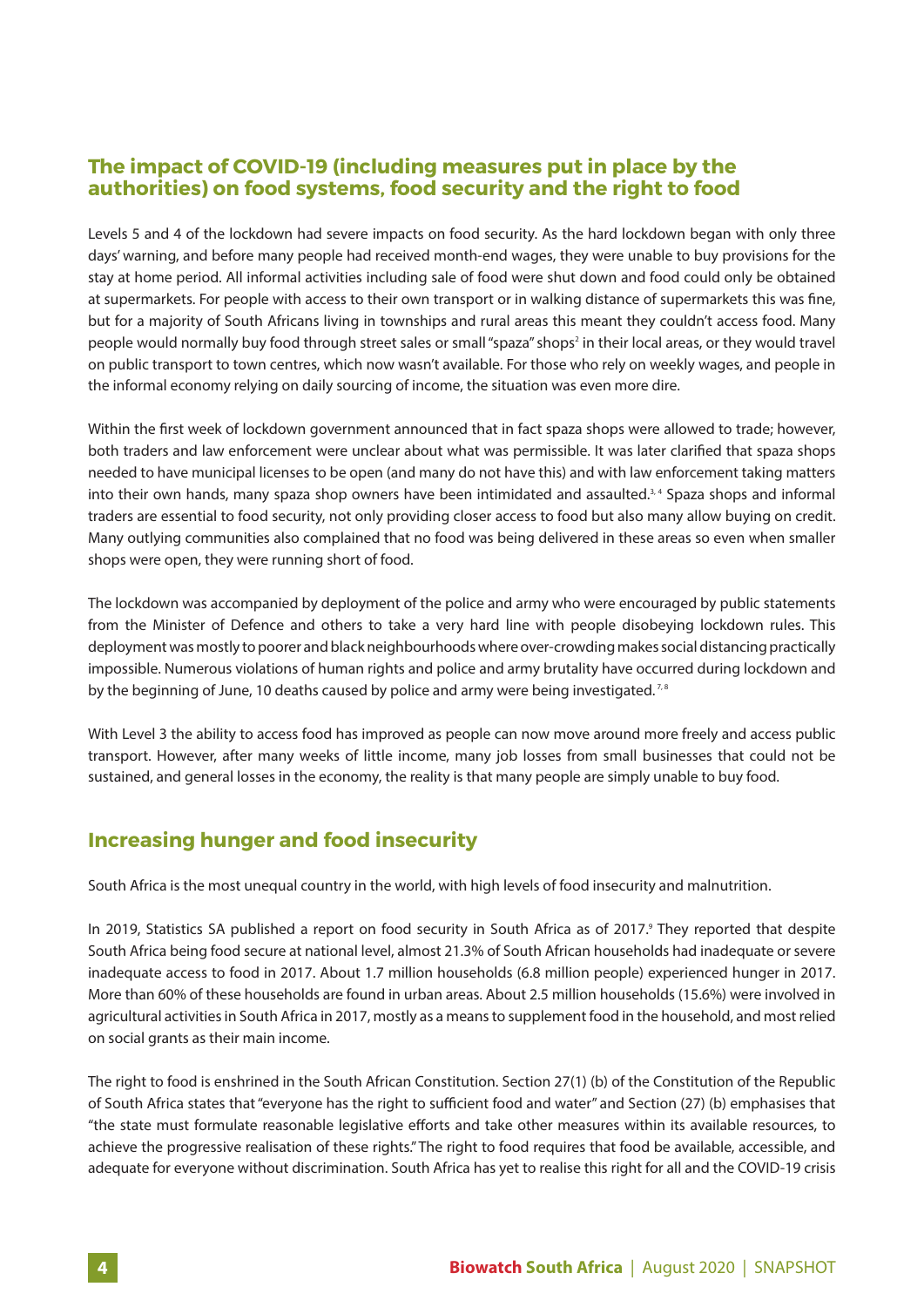has markedly exacerbated the situation.

The National Income Dynamics Study – Coronavirus Rapid Mobile Survey (NIDS-CRAM) is a broadly nationally representative survey of 7000 South Africans done every month. This has found that:

"two of every five adults reported that their household lost its main source of income since lockdown started in South Africa on 27 March 2020. This has had devastating consequences for food insecurity and household hunger. Of interviewed adults, 47% reported that their household ran out of money to buy food in April. Between May and June 2020, 21% reported that someone in the household went hungry in the last seven days and 15% reported that a child went hungry in the last seven days."<sup>10</sup>

The Pietermaritzburg Economic Justice & Dignity Group (PEJDG) tracks the monthly expenditure of low-income households in the area of Pietermaritzburg, KwaZulu-Natal, and the basket of foods that these households buy. This basket of foods is priced at local retail outlets available to these families and the cost compared with the incomes, mostly from social grants, that they would access. The actual chosen basket of foods, that is downsized to fit available cash, is compared to the price of a nutritionally-adequate basket of food. The PEJDG has tracked this over many years, noting the extent to which the afforded foods are inadequate to meet household needs and the lengths households must go to in order to put food on the table, such as borrowing from "loan sharks". In the three months of lockdown this tracking exposed large price hikes on food, especially in fresh produce and nutritional foods such as beans in what appeared to be retailer price gouging.<sup>11</sup> The average cost of these increases to a family food basket was almost as much as the increase in social grants provided by government.<sup>12</sup> They report that in the period from pre-lockdown (2 March) to 1 July 2020, the price of the PMBEJD typical Household Food Basket *increased by 6%.*

# **Government response to food insecurity**

In response to lockdown crisis government announced the following social support:<sup>13</sup>

- **•** An extension of SASSA Social Relief of Distress (SRD) in the form of food parcels for persons in such dire need that they are unable to meet their or their families' most basic needs, promising to distribute 1 million food parcels.
- **•** A Special COVID-19 Social Relief of Distress grant of R350 per month, for the period of May until October. These grants could only be applied for electronically, required a proof of address and were only available to recognised residents of SA and only applied to people receiving no other form of support. This excluded many.
- Other social grants were increased such that child support grant beneficiaries received an extra R300 in May and from June to October they will receive an additional R500 each month. All other grant beneficiaries are receiving an extra R250 per month for six months.

A national Solidarity Fund was also established to receive donations towards food aid, PPE and business support starting with R150-million seed funding from national government.<sup>14</sup>

While some relief was provided through the food parcel and grant schemes these measures were inadequate, even in meeting the needs of those who had lost other forms of support provided by government. One of the biggest impacts was the shutting down of the National School Nutrition Programme with the closure of schools leaving approximately 9 million children without the daily meals they were getting previously.15 A countrywide network of 235 Community Nutrition and Development Centres (CNDCs) that provided cooked meals for poor people also closed during the hard lockdown.16

On 29 May the National Department of Social Development reported that 73 000 food parcels had been distributed by SASSA; 218 000 food parcels in partnership with the Solidarity Fund; and 523 000 by the national Department. Others contest these figures, saying that "national government has paid for and distributed only 73 000 food parcels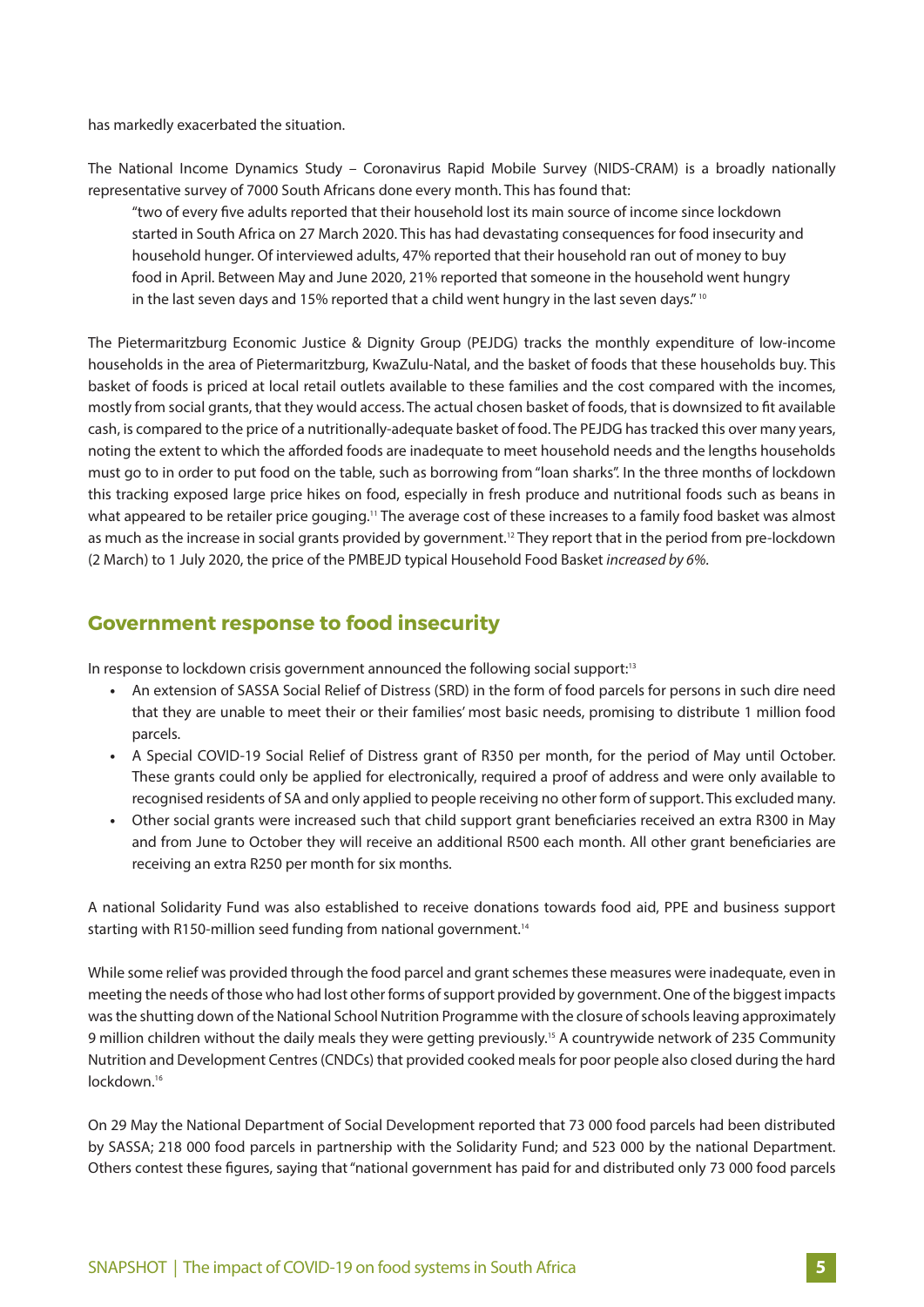through SASSA and co-financed another 55 000 food parcels distributed through the Solidarity Fund. Most of the food parcels for poor people under the lockdown have been financed and distributed by civil society; and further that it has been mostly civil society and local and provincial government departments that have tried to provide emergency feeding schemes.<sup>17</sup>

Not only was the state unable to meet its own targets for food parcel relief, but the targets set were also inadequate to match the number of people who had lost prior food support as well as the growing numbers of people becoming food insecure as a result of the lockdown. Violent protests, fights and looting of supermarkets erupted as people scrambled to obtain food and or access to food parcels.<sup>18, 19</sup> The food parcel delivery process was cumbersome. Need far exceeded supply and careful need-verification procedures were put in place.<sup>20</sup> There are also widespread reports of corruption in food parcel distribution and more broadly in relation to COVID-19 support for food, PPE and other crisis support. 21, 22

#### **Impact on migrants and refugees**

The impact on these most vulnerable sections of the population has been dire. Many migrants survive by operating spaza shops and it became clear that these were being targeted for harassment by police. Given the extreme xenophobic violence that has sporadically erupted in South Africa since 2008, many of these shopkeepers would be caught between fear of looting and violence from both local residents and the police. In general, reports of extreme violence against migrants have been on the increase as tension and desperation mount, fanned by political statements. Social relief grants also are not available to migrants, leaving many with no means of income including those stranded and unable to cross borders to return home.<sup>23</sup>

### **Civil society response**

Food insecurity has been accompanied by multiple other social and economic impacts.24 One expression of civil society action on these has been the establishment of the C-19 People's Coalition that has sought to address these through various working groups. A food working group has been active at national and provincial levels regarding various aspects of the food system and the use of the National Solidarity Fund.<sup>25</sup>

The South African Food Sovereignty Campaign, supported by COPAC, are mapping food relief efforts through selfdisclosure of projects (thus not reaching all the people who have stepped in to provide food to others), but this provides some idea of civil society's role.<sup>26</sup> They have also established a National Food Crisis Forum to promote food sovereignty through promoting the food commons, food sovereignty hubs and people's pantries and are also coordinating a larger campaign for a Universal Basic Income Grant in SA. In July the Social Development Minister Lindiwe Zulu announced that government will support a universal basic income grant, which will be implemented from March 2021.<sup>27</sup> How and if this materialises remains to be seen.

Another aspect of civil society lobbying has been for replacement of food parcels with digital vouchers from the Solidarity Fund distributed via cell phone that can be spent at informal spaza shops, which will have a far wider reach, remove the logistical problems of food parcel distribution, and also stimulate the local and informal economy.<sup>28</sup> Linked to their own public donation initiatives, large supermarket chains have developed their own digital voucher systems to assist people without bank accounts to access food. Some also enable these vouchers to be used at spaza shops.29 The downside of this is that these powerful corporate retailers are now making inroads into and displacing traders in the informal economy.30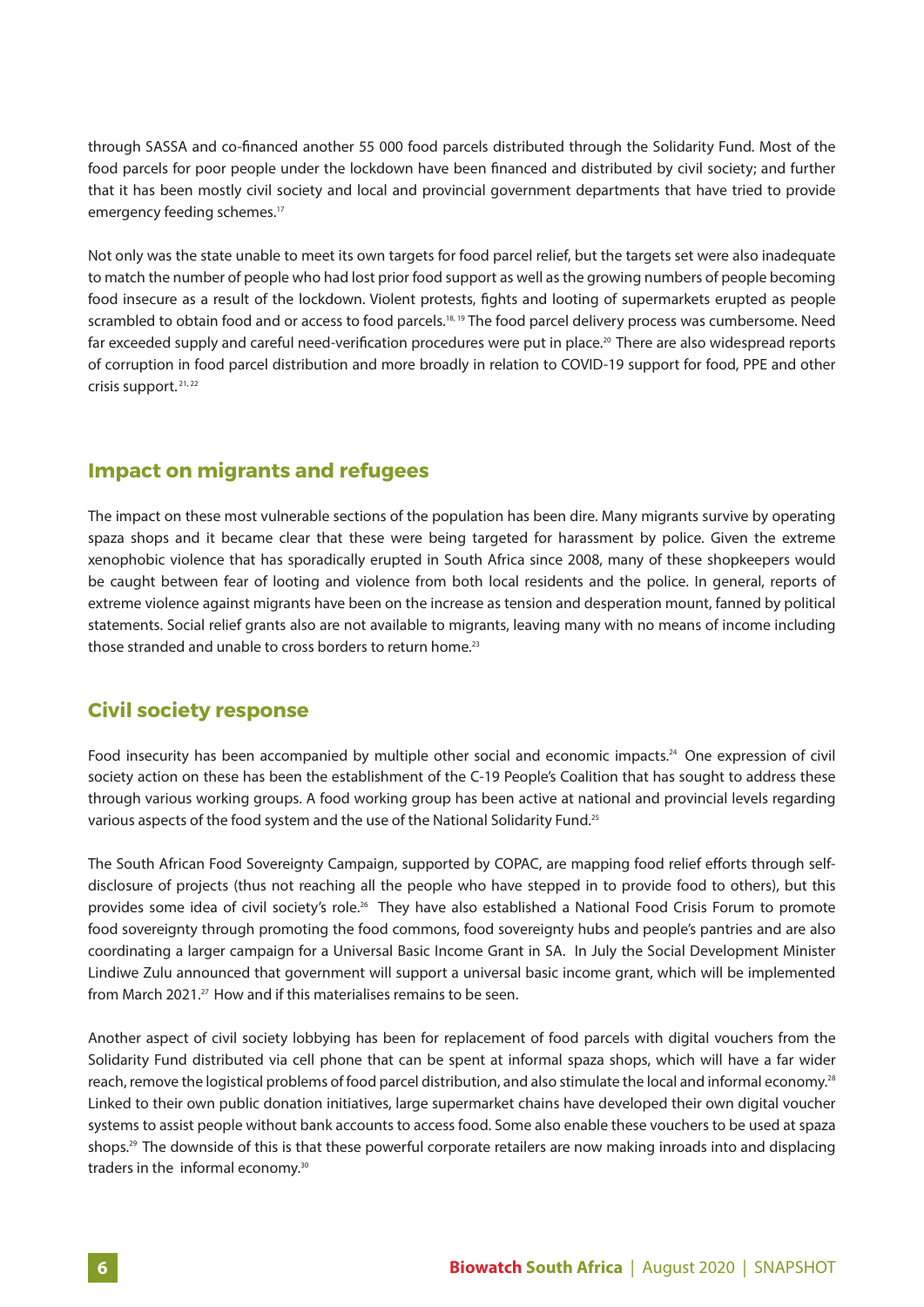### **Farming**

Although farming was declared an essential service, the lockdown impacted informal workers and smallholder producers. Many people who are employed informally or who needed to travel to their smallholdings were prevented from doing so. Those who live on their land were able to farm, but many thousands of farmers who rely on bought seed and seedlings were unable to obtain these as they either couldn't access these at smaller local outlets, couldn't travel to larger seed and seedling suppliers, or if they did manage to, the seed and seedlings were sold out. The extension service and local offices of the Department of Agriculture were mostly unavailable and closed. Smallholders who produced well and had surplus were unable to sell their produce as they couldn't access transport, were not allowed to move around without permits which were very difficult to obtain, and were prevented from selling at the informal marketing points they would previously make use of (taxi ranks, pension pay points and clinics).

South Africa has just under 2.5 million households practicing agriculture of which less than 10% are commercial or emerging commercial farmers.<sup>31</sup> On 6 April 2020, the Minister of the Department of Agriculture, Land Reform and Rural Development, Minister Didiza, announced a R1.2 billion COVID-19 disaster relief fund for small-scale farmers. While this offered hope to small farmers the process and scope of the fund was highly problematic: the application didn't allow for electronic submissions but farmers couldn't travel to department offices (which were closed anyway) and the agricultural extension officers were unavailable; the farmers had to provide proof of turnover, production figures and land tenure; and the fund only applied to those with annual turnover of between R20 000 and R1 million per annum, which excluded those most in need of support. Nevertheless, 55 155 applications were received from farmers, but the department only approved 15 036. The form of the relief was also problematic: for crop farmers, vouchers were issued that could be redeemed at large agribusiness retailers for limited types of seed and seedlings, fertiliser and pesticides. This provided next to no support for those practicing agroecological farming.

Civil society organisations responded with a submission to the Department initiated by LandNNES and AFRA, which was submitted under the C19 Coalition umbrella and supported by 235 civil society and farmer organisations.<sup>32</sup> The submission critiqued both the process and the one-sided support for the industrial farming model. The Department responded positively, but a promised additional fund targeting smallholders below the R20 000 per annum cut-off has yet to materialise – and may well be compromised by radical budget cuts published in the national Supplementary Budget Review (June 2020). The Supplementary Budget and the updated review were a result of the fiscal and economic impact of the national state of disaster declared as a result of the COVID-19 pandemic.<sup>33</sup>

The collective process of responding to the immediate crisis across the country and the submission on the disaster relief fund has rallied civil society around the need to strengthen the informal economy and localise food systems. Especially in larger centres connections are being made between small producers and communities in need of food, laying the groundwork for new localised production and distribution systems and highlighting the importance of urban food production.

One of the innovative projects that has started is the Ubuntu Project, which began from Orange Farm near Johannesburg.34 Through donations, the project delivers fresh agroecological produce to households in need. GMOfree seed, seedlings and compost are also delivered, and households are supported with training to produce their own food and can sell their surplus when they have it. The Ubuntu Boxes of fresh produce are also sold to keen customers and the profits from this go back into the provision of the seeds, seedlings and compost.

A strong groundswell also emerged calling for support for agroecology. This has given impetus to efforts to build Agroecology South Africa (AESA), a civil society platform for catalysing the transition to agroecology in the country. The platform was initiated by Biowatch South Africa in 2019. The first output of the AESA platform this year has been a collective response to the National Supplementary Budget supported by 52 organisations and 28 individuals. The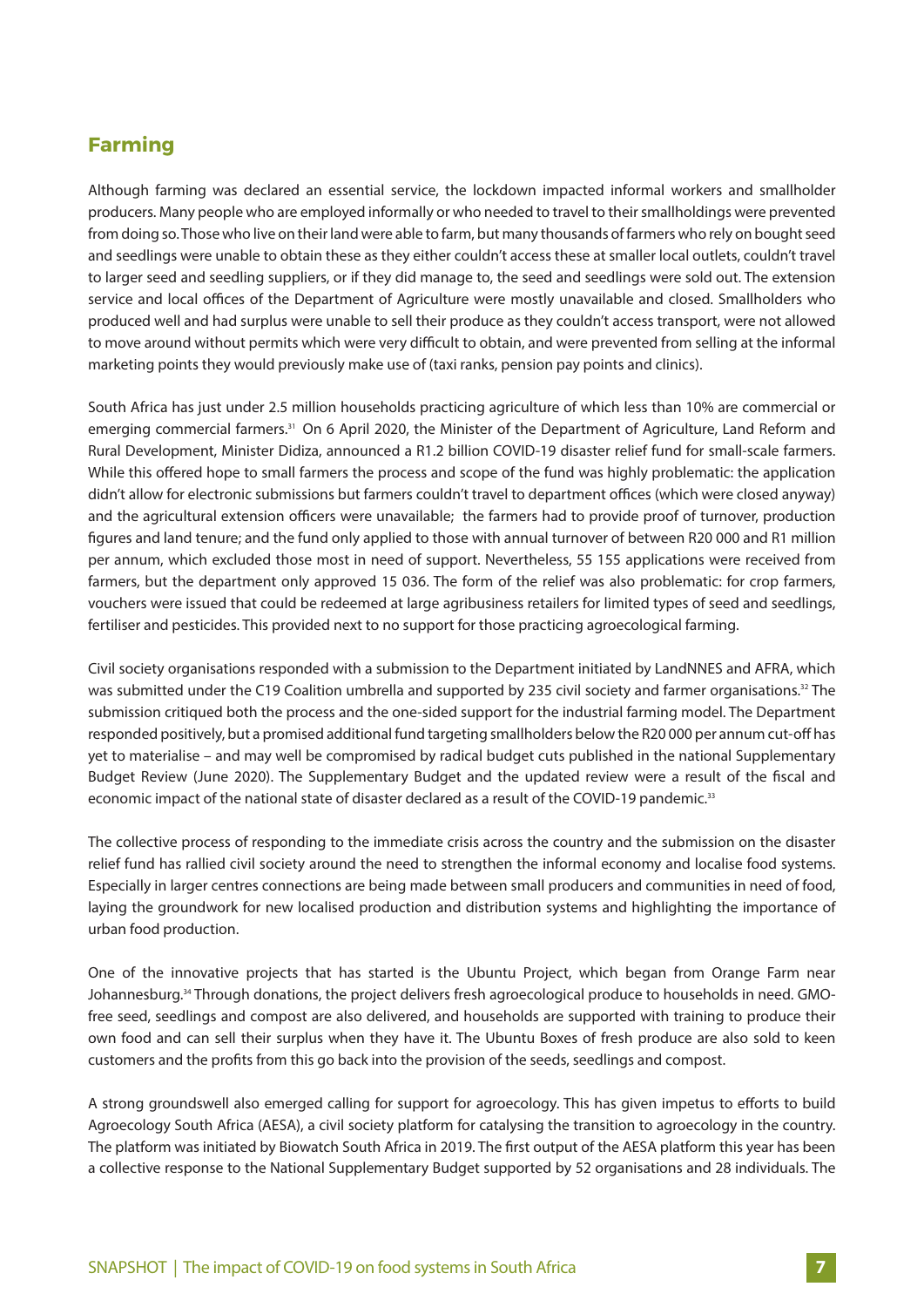submission slams the deep cuts made to the budgets of the Department of Agriculture, Land Reform and Rural Development (DALRRD) and the Department of Environment, Forestry and Fisheries (DEFF). Cuts have been made to land reform (R809 million), farmer support (R733 million) and agricultural infrastructure (R506 million), and cuts of over R88 million to DEFF's Fisheries Management Programme. At the same time, the Defence and Police budgets were the only ones to meaningfully increase by a combined R5.6 billion.<sup>35</sup>

The submission was followed by a media conference foregrounding producer voices. Of particular note is the testimony from small-scale fishers, who have been consistently overlooked by government support.<sup>36</sup>

Further insight on the impact of COVID-19 on the food system can be read in the report by the Institute for Poverty, Land and Agrarian Studies (PLAAS) – *Food in the time of the coronavirus: Why we should be very, very afraid*. 37

#### **Case study on the experience of subsistence fishers in Durban, KwaZulu-Natal**

The KwaZulu-Natal Subsistence Fisherfolk Forum (KZNSFF) was formed in 2003 to fight for the rights of subsistence fishers making a living by fishing in the Durban harbour and KwaZulu-Natal coastline. The forum represents approximately 12 000 fishers, many of whom live within the metropolitan area of one of South Africa's largest cities, Durban, and the busiest container port in Africa.

Over the past 100 years fishers have "subsisted" and earned a livelihood, either full-time or part-time, through fishing. A majority of the Durban small-scale/subsistence fishers are descendants of indentured labourers who were first brought to South Africa from India in 1860 to labour on the sugar estates of the British colony. Some were Masulah boatmen, who had been brought to Durban to assist the Port Captain. Since the 1860s, Indian seine net fishermen were thus active in Durban Bay, and many freed from indenture chose to settle around the harbour to continue family traditions of fishing and fish smoking and drying industries. Fishing therefore formed an integral role in the lives and culture of many of the first Indian settlers in KwaZulu-Natal. Today there remains just one seine-netting license at Vetch's Beach. Most of the fishers are rock and surf or line fishers, and still fish today using the skills taught by their forefathers.<sup>38</sup>

The fishers have been at loggerheads with authorities for some time, experiencing class and race-related discrimination. The South Durban Community Environmental Alliance, and its affiliate the KZNSFF, have been fighting to have subsistence fishers recognised and for access to increasingly privatised and enclosed public fishing sites (especially post 9/11 when access to the harbour was closed for security reasons).<sup>39</sup> In 2014, the Marine Living Resources Act, which governs fishing in the sea, was amended. Three categories of fishing were identified: commercial fishing; small-scale fishing; and recreational fishing. The category of subsistence fishing was done away with. Earlier this year, 2100 fishers in KwaZulu-Natal were registered as small-scale fishers and issued with permits, forcing the remainder to access permits as recreational fishers. Under the law it is illegal for recreational fishers to sell their catch, yet most fishers take part of the catch home and sell the rest door-to-door to survive.

During Levels 5 and 4 of the COVID-19 lockdown fishing was prohibited as was the ability to move around to sell any catch. The fishing sector lobbied the Minister of Environmental Affairs, Forestry and Fisheries,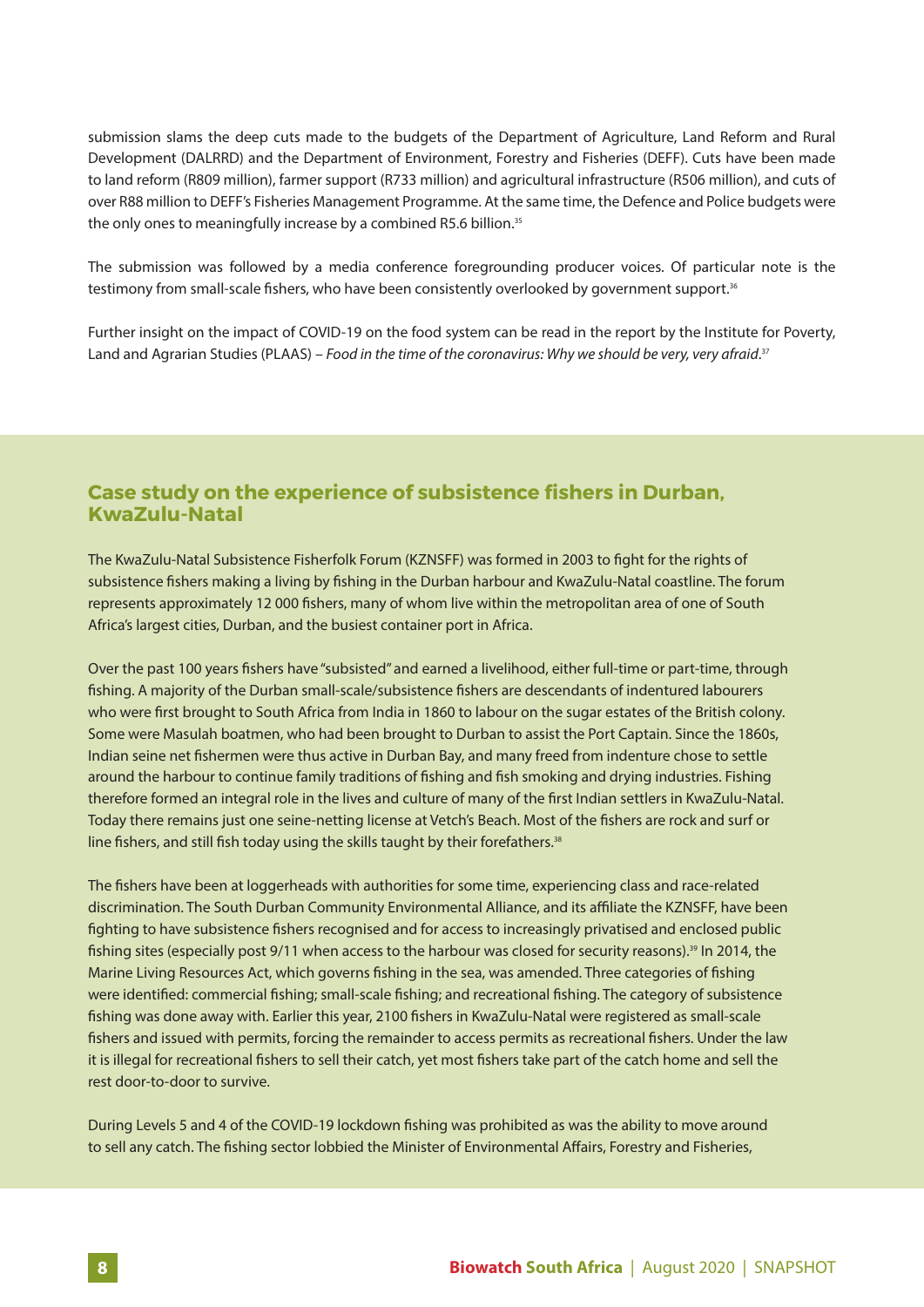who in turn appealed to the National Coronavirus Command Council (NCCC) to allow fishing under Level 3 of the lockdown.<sup>40</sup> Numerous letters were written to local policing representatives and the Ministry followed by an online meeting with the national Parliamentary Portfolio Committee on the 4 June.<sup>41,42</sup> However, fishers continued to be harassed and even those with permits were denied access to the shoreline by local authority policing even after authorisation was given by both national and provincial authorities. Fishers were irked that police left surfers alone, while fishers were arrested. The Chairperson of the KZNSFF was arrested during this time, and his wife's laptop was seized and not returned when he was released.<sup>43</sup>

To try and help those in most desperate need, the SDCEA and KZNSFF raised funds from the GAIA Foundation and Oil Change International for food parcels; distributing 120 food parcels in the first month and 100 parcels per month thereafter to the neediest families.

#### **Endnotes:**

- 1. https://www.gov.za/coronavirus/guidelines
- 2. "Spaza" shops are informal shops run from shacks, shipping containers or homes in residential areas that were deliberately under-developed during Apartheid.
- 3. https://citizen.co.za/business/2264601/all-spaza-shops-should-be-open-and-informal-food-traders-will-be-allowed-saysndz/
- 4. https://www.iol.co.za/pretoria-news/covid-19-lawyers-to-rescue-harassed-spaza-shops-45973466
- 5. https://www.news24.com/news24/SouthAfrica/News/collins-khosa-defence-ministers-skop-skiet-and-donder-commentstaken-out-of-context-court-hears-20200506
- 6. https://www.news24.com/news24/SouthAfrica/News/collins-khosa-defence-ministers-skop-skiet-and-donder-commentstaken-out-of-context-court-hears-20200506
- 7. https://www.iol.co.za/pretoria-news/covid-19-fury-after-citizens-roughed-up-by-sandf-saps-46077240
- 8. https://news.trust.org/item/20200609173743-w41ef/
- 9. www.statssa.gov.za/?page\_id=1856&PPN=03-00-14&SCH=7665
- 10. https://cramsurvey.org/wp-content/uploads/2020/07/Wills-household-resource-flows-and-food-poverty-during-South-Africa%E2%80%99s-lockdown-2.pdf
- 11. https://pmbejd.org.za/wp-content/uploads/2020/06/PMBEJD-Research-Report-23062020.pdf and see https://www.gov.za/ speeches/essential-items-19-may-2020-0000
- 12. https://pmbejd.org.za/wp-content/uploads/2020/05/PMBEJD-Research-Report-26052020.pdf
- 13. https://www.gov.za/coronavirus/socialgrants?gclid=CjwKCAjwmrn5BRB2EiwAZgL9ohA-9GK-QeSM6VHaQ-htstMMJyH2K37 DAYBWt0YtgOJA66pxC5SkwhoCV78QAvD\_BwE
- 14. https://www.sanews.gov.za/south-africa/solidarity-fund-assist-vulnerable
- 15. https://www.gov.za/faq/education/what-national-school-nutrition-programme-nsnp?gclid=Cj0KCQjw8fr7BRDSARIsAK0Qqr 5oNQ3AwLlP8i94oc-PRB\_eA3mjz6rwDHSe0d3C2PE-sdNv9TqAx70aAscpEALw\_wcB
- 16. https://www.news.uct.ac.za/article/-2020-06-03-feeding-the-poor-the-national-government-has-failed
- 17. https://www.news.uct.ac.za/article/-2020-06-03-feeding-the-poor-the-national-government-has-failed
- 18. https://www.dailymaverick.co.za/article/2020-04-17-the-biggest-lockdown-threat-hunger-hunger-everywhere/
- 19. https://www.france24.com/en/20200418-violence-and-looting-point-to-food-crisis-in-s-africa-lockdown
- 20. https://www.dailymaverick.co.za/article/2020-04-17-the-biggest-lockdown-threat-hunger-hunger-everywhere/
- 21. https://www.corruptionwatch.org.za/government-to-tackle-food-parcel-corruption/
- 22. https://iafrica.com/siu-solidarity-fund-corruption-complaints-piling-up/
- 23. https://peoplesdispatch.org/2020/07/07/xenophobia-in-south-africa-fractures-international-working-class-solidarity/
- 24. See criticism of governments response in the context of these intersecting impacts: https://www.news24.com/news24/ SouthAfrica/News/furious-mps-grill-lindiwe-zulu-over-food-parcels-social-grants-20200731?fbclid=IwAR3J3czq92TSebsdo GALYkxm36d\_VwHWkWXlDYkVQHlYjWuVeTn2hgrxKws